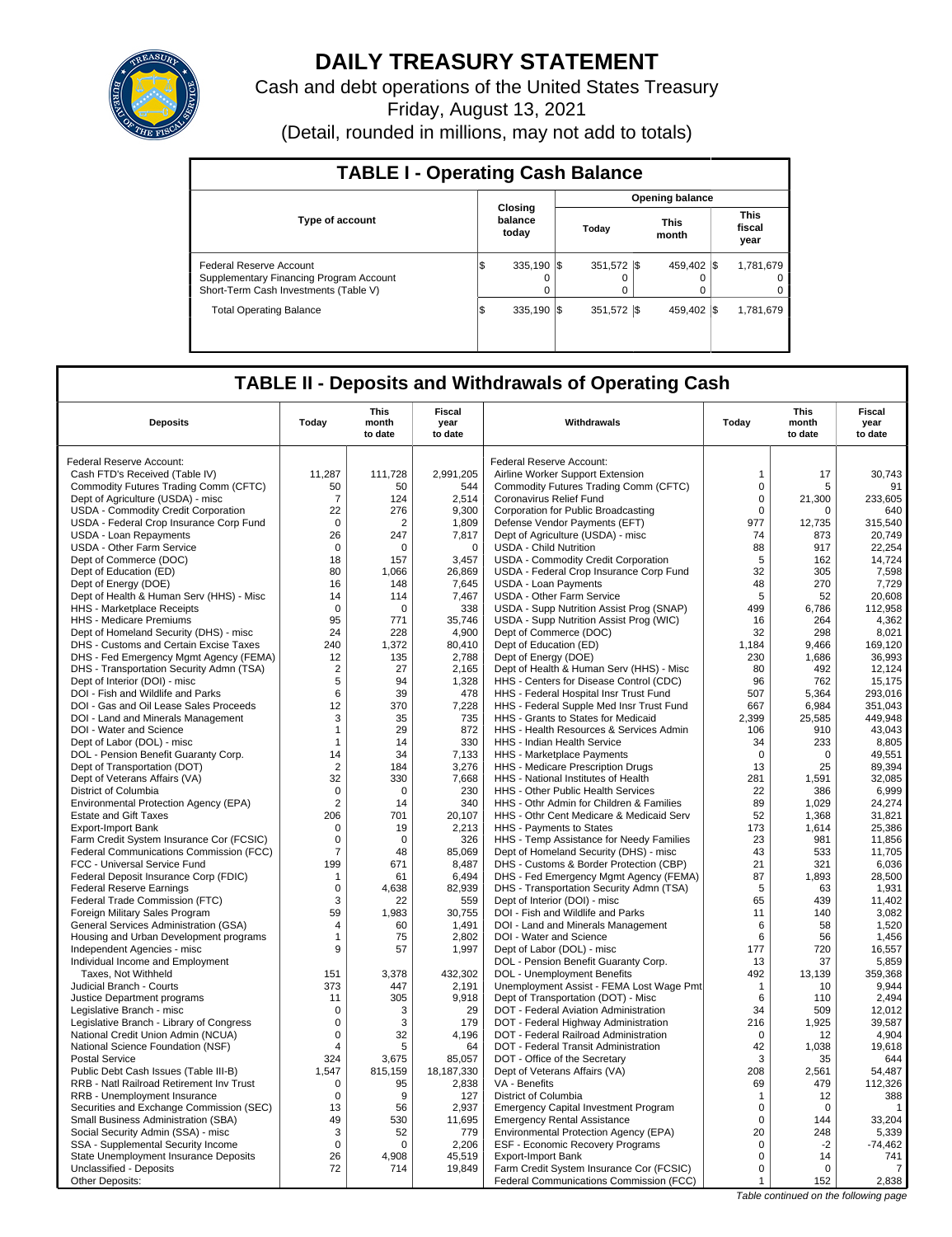| <b>TABLE II cont. - Deposits and Withdrawals of Operating Cash</b>            |                                                                                      |          |                       |                                                                             |                     |                          |                                   |  |  |
|-------------------------------------------------------------------------------|--------------------------------------------------------------------------------------|----------|-----------------------|-----------------------------------------------------------------------------|---------------------|--------------------------|-----------------------------------|--|--|
| <b>Deposits</b>                                                               | <b>This</b><br>Fiscal<br>Today<br>month<br>year<br>Withdrawals<br>to date<br>to date |          |                       |                                                                             | Today               | This<br>month<br>to date | <b>Fiscal</b><br>year<br>to date  |  |  |
| Federal Employees Insurance Receipt                                           | 51                                                                                   | 227      | 3,473                 | FCC - Universal Service Fund                                                | $1/-1$              | 148                      | 7,397                             |  |  |
| Federal Housing Admin: Note Sales                                             | 57                                                                                   | 1,153    | 18,865                | Federal Deposit Insurance Corp (FDIC)                                       | 6                   | 20                       | 822                               |  |  |
| Thrift Savings Plan Transfer                                                  | 163                                                                                  | 1,466    | 41,597                | Federal Employees Insurance Payments                                        | 411                 | 3,940                    | 78,021                            |  |  |
|                                                                               |                                                                                      |          |                       | Federal Salaries (EFT)                                                      | 177                 | 7,617                    | 180,907                           |  |  |
|                                                                               |                                                                                      |          |                       | Federal Trade Commission (FTC)                                              | $\Omega$            | 65                       | 518                               |  |  |
|                                                                               |                                                                                      |          |                       | General Services Administration (GSA)                                       | 154                 | 1,396                    | 23,718                            |  |  |
|                                                                               |                                                                                      |          |                       | Housing and Urban Development programs                                      | 133                 | 4,783                    | 64,767                            |  |  |
|                                                                               |                                                                                      |          |                       |                                                                             |                     |                          |                                   |  |  |
|                                                                               |                                                                                      |          |                       | Independent Agencies - misc                                                 | 15                  | 154                      | 3,386                             |  |  |
|                                                                               |                                                                                      |          |                       | <b>Interest on Treasury Securities</b>                                      | $\Omega$            | 8,290                    | 233,344                           |  |  |
|                                                                               |                                                                                      |          |                       | IRS - Advanced Child Tax Credit (EFT)                                       | 11,457              | 11,458                   | 24,194                            |  |  |
|                                                                               |                                                                                      |          |                       | IRS - Economic Impact Payments (EFT)                                        | $\Omega$            | 636                      | 442,325                           |  |  |
|                                                                               |                                                                                      |          |                       | IRS Tax Refunds Business (EFT)                                              | 11                  | 518                      | 27,131                            |  |  |
|                                                                               |                                                                                      |          |                       | IRS Tax Refunds Individual (EFT)                                            | 146                 | 5,165                    | 323,888                           |  |  |
|                                                                               |                                                                                      |          |                       | Judicial Branch - Courts                                                    | 4                   | 53                       | 1,534                             |  |  |
|                                                                               |                                                                                      |          |                       | Justice Department programs                                                 | 86                  | 929                      | 18,457                            |  |  |
|                                                                               |                                                                                      |          |                       | Legislative Branch - misc                                                   | 6                   | 46                       | 1,093                             |  |  |
|                                                                               |                                                                                      |          |                       | Legislative Branch - Library of Congress                                    | $\mathbf{1}$        | 12                       | 653                               |  |  |
|                                                                               |                                                                                      |          |                       | <b>NASA</b>                                                                 | 40                  | 946                      | 17,416                            |  |  |
|                                                                               |                                                                                      |          |                       | National Credit Union Admin (NCUA)                                          | $\Omega$            | $\overline{2}$           | 1,848                             |  |  |
|                                                                               |                                                                                      |          |                       | National Science Foundation (NSF)                                           | 90                  | 379                      | 5,883                             |  |  |
|                                                                               |                                                                                      |          |                       | Postal Service Money Orders and Other                                       | 156                 | 1,631                    | 37,409                            |  |  |
|                                                                               |                                                                                      |          |                       | Public Debt Cash Redemp. (Table III-B)                                      | 1,551               | 791,733                  | 16,958,477                        |  |  |
|                                                                               |                                                                                      |          |                       | Railroad Retirement Board (RRB) - misc                                      | $\mathbf 0$         | 1                        | 42                                |  |  |
|                                                                               |                                                                                      |          |                       | <b>RRB - Benefit Payments</b>                                               | $\mathbf{1}$        | 1.151                    | 12.872                            |  |  |
|                                                                               |                                                                                      |          |                       | Securities and Exchange Commission (SEC)                                    | $\overline{2}$      | 30                       | 1,039                             |  |  |
|                                                                               |                                                                                      |          |                       | Small Business Administration (SBA)                                         | 3,400               | 44,242                   | 593,503                           |  |  |
|                                                                               |                                                                                      |          |                       |                                                                             |                     |                          |                                   |  |  |
|                                                                               |                                                                                      |          |                       | Social Security Admin (SSA) - misc                                          | 18                  | 147                      | 4,042                             |  |  |
|                                                                               |                                                                                      |          |                       | <b>SSA - Benefits Payments</b>                                              | 45                  | 43,339                   | 874,674                           |  |  |
|                                                                               |                                                                                      |          |                       | SSA - Supplemental Security Income                                          | 8                   | 158                      | 50,122                            |  |  |
|                                                                               |                                                                                      |          |                       | <b>Transportation Services</b>                                              | $\mathbf 0$         | 0                        | 0                                 |  |  |
|                                                                               |                                                                                      |          |                       | Other Withdrawals:                                                          |                     |                          |                                   |  |  |
|                                                                               |                                                                                      |          |                       | Agency for Internat'l Development                                           | 71                  | 683                      | 19,353                            |  |  |
|                                                                               |                                                                                      |          |                       | <b>Federal Financing Bank</b>                                               | 82                  | 326                      | 5,798                             |  |  |
|                                                                               |                                                                                      |          |                       | Military Active Duty Pay (EFT)                                              | 3,356               | 3,447                    | 84,230                            |  |  |
|                                                                               |                                                                                      |          |                       | Overseas Private Investment Co.                                             | 106                 | 153                      | 2,444                             |  |  |
|                                                                               |                                                                                      |          |                       | <b>State Department</b>                                                     | 53                  | 847                      | 15,498                            |  |  |
|                                                                               |                                                                                      |          |                       | Thrift Savings Plan Transfer                                                | 51                  | 2,866                    | 70,054                            |  |  |
|                                                                               |                                                                                      |          |                       | Unclassified                                                                | 786                 | 12,390                   | 293,125                           |  |  |
| <b>Total Other Deposits</b><br>Change in Balance of Uncollected               | 270                                                                                  | 3,090    | 74,145                | Total, Other Withdrawals                                                    | 4,505               | 26,502                   | 674,459                           |  |  |
| Funds                                                                         | 0                                                                                    | 0        | $\mathbf 0$           |                                                                             |                     |                          |                                   |  |  |
| <b>Transfers from Depositaries</b>                                            | $\Omega$                                                                             | $\Omega$ | $\mathbf 0$           | <b>Transfers to Depositaries</b>                                            | 0                   | 0                        | $\Omega$                          |  |  |
|                                                                               |                                                                                      |          |                       |                                                                             |                     |                          |                                   |  |  |
| <b>Total Federal Reserve Account</b>                                          | 15,301                                                                               | 958,380  | 22,339,193            | <b>Total Federal Reserve Account</b>                                        | 31,684              | 1,082,593                | 23,785,682                        |  |  |
| Short-Term Cash Investments:<br><b>Transfers from Federal Reserve Account</b> |                                                                                      |          |                       | Short-Term Cash Investments:<br><b>Transfers to Federal Reserve Account</b> |                     |                          |                                   |  |  |
|                                                                               | 0                                                                                    | $\Omega$ | $\mathbf 0$           |                                                                             | $\Omega$            |                          |                                   |  |  |
| (Table V)                                                                     |                                                                                      |          |                       | (Table V)                                                                   |                     |                          |                                   |  |  |
| Total Deposits (excluding transfers)                                          | 15,301                                                                               | 1\$      | 958,380 \$ 22,339,193 | Total Withdrawals (excluding transfers)                                     |                     |                          | 31,684 \$ 1,082,593 \$ 23,785,682 |  |  |
|                                                                               |                                                                                      |          |                       | Net Change in Operating Cash Balance                                        | Ŝ.<br>$-16,383$ \\$ |                          | $-124,212$ \$ $-1,446,489$        |  |  |

## **TABLE III-A - Public Debt Transactions**

See Footnote

| <b>Issues</b>                                                                                                                                                                                                                                                                                                                                                                                                                  | Today                                                                | This<br>month<br>to date                                                                                | Fiscal<br>year<br>to date                                                                                                  | <b>Redemptions</b>                                                                                                                                                                                                                                                                                                            |  | Today                                                     | <b>This</b><br>month<br>to date                                                       | Fiscal<br>year<br>to date                                                                                                   |
|--------------------------------------------------------------------------------------------------------------------------------------------------------------------------------------------------------------------------------------------------------------------------------------------------------------------------------------------------------------------------------------------------------------------------------|----------------------------------------------------------------------|---------------------------------------------------------------------------------------------------------|----------------------------------------------------------------------------------------------------------------------------|-------------------------------------------------------------------------------------------------------------------------------------------------------------------------------------------------------------------------------------------------------------------------------------------------------------------------------|--|-----------------------------------------------------------|---------------------------------------------------------------------------------------|-----------------------------------------------------------------------------------------------------------------------------|
| Marketable:<br>Bills:<br><b>Regular Series</b><br>Cash Management Series<br><b>Notes</b><br><b>Bonds</b><br>Inflation-Protected Securities Increment<br><b>Federal Financing Bank</b><br>Nonmarketable:<br>United States Savings Securities:<br>Cash Issue Price<br>Interest Increment<br><b>Government Account Series</b><br>Hope Bonds<br><b>Domestic Series</b><br><b>Foreign Series</b><br>State and Local Series<br>Other | 0<br>0<br>$\Omega$<br>480<br>$\Omega$<br>5<br>365,221<br>27<br>1,514 | l\$<br>437,308 \$<br>100,004<br>231,206<br>26,298<br>6,595<br>60<br>339<br>3,496,214<br>2,041<br>17,405 | 9,447,435<br>4,060,138<br>3,622,002<br>589,823<br>67,261<br>$\Omega$<br>1,293<br>3,601<br>92,288,565<br>115,321<br>359,468 | Marketable:<br><b>Bills</b><br><b>Notes</b><br><b>Bonds</b><br><b>Federal Financing Bank</b><br>Nonmarketable:<br>United States Savings Securities<br><b>Government Account Series</b><br>Hope Bonds<br><b>Domestic Series</b><br><b>Foreign Series</b><br><b>State and Local Series</b><br>Other<br><b>Total Redemptions</b> |  | 0<br>U<br>35<br>365,709<br>1,516<br>$367,260$ $\sqrt{\$}$ | l\$<br>$603,309$ \$<br>163,756<br>442<br>3,525,792<br>6,809<br>17,416<br>4,317,525 \$ | 14,460,350<br>1,947,009<br>20,143<br>1,209<br>9,233<br>92,112,963<br>71,549<br>$\Omega$<br>91,268<br>358,927<br>109,072,649 |
| <b>Total Issues</b>                                                                                                                                                                                                                                                                                                                                                                                                            | $367,249$ \$                                                         | 4,317,470 \$                                                                                            | 110,554,925                                                                                                                | Net Change in Public Debt Outstanding                                                                                                                                                                                                                                                                                         |  | $-12$ $\sqrt{3}$                                          | $-55$ $\sqrt{3}$                                                                      | 1,482,276                                                                                                                   |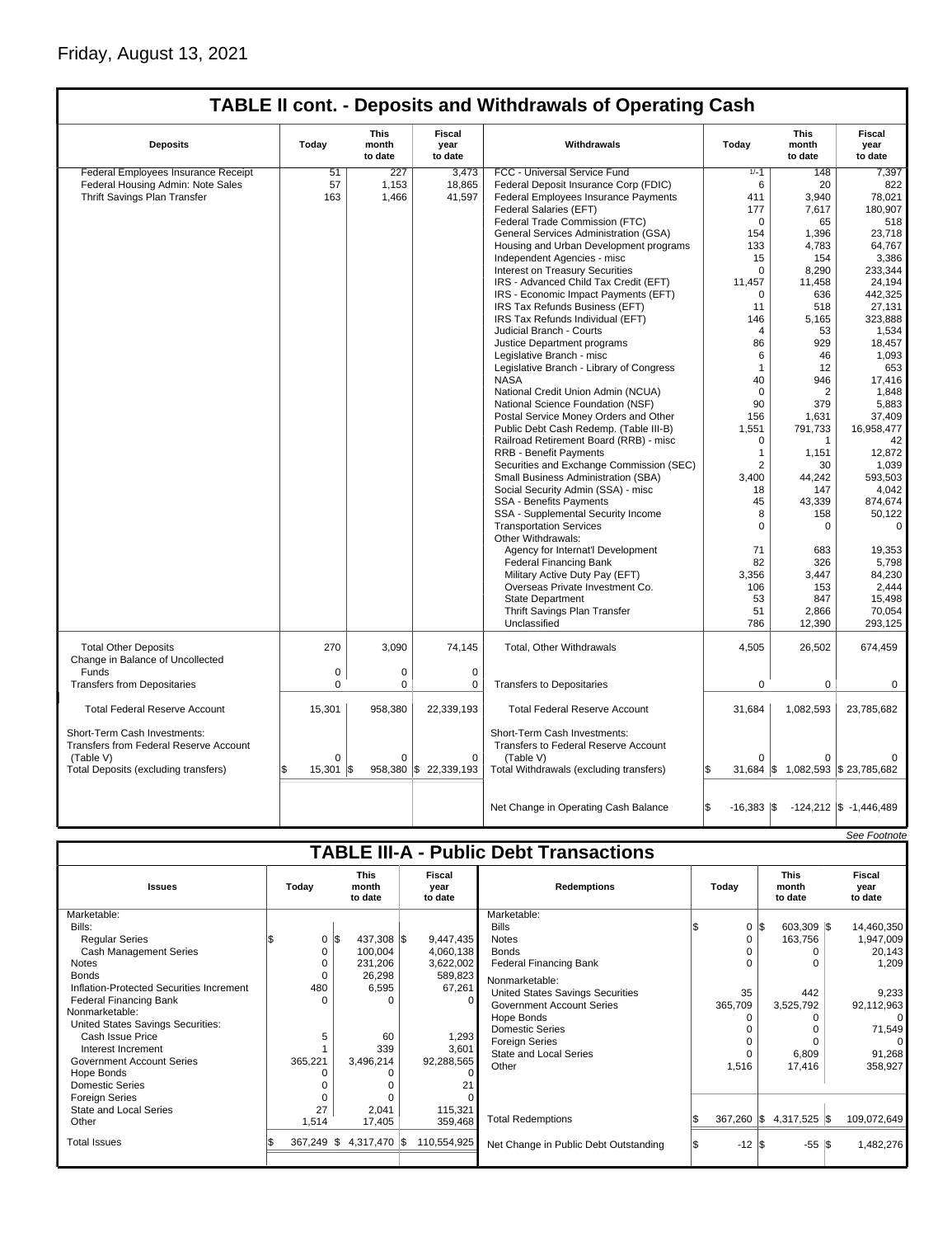| <b>TABLE III-B - Adjustment of Public Debt</b><br><b>Transactions to Cash Basis</b>                                                                                                                                                                                                                                                                                                                |       |                                                                  |     |                                                           |                                                                                       |  |  |  |  |                                 |                                  |
|----------------------------------------------------------------------------------------------------------------------------------------------------------------------------------------------------------------------------------------------------------------------------------------------------------------------------------------------------------------------------------------------------|-------|------------------------------------------------------------------|-----|-----------------------------------------------------------|---------------------------------------------------------------------------------------|--|--|--|--|---------------------------------|----------------------------------|
| <b>Transactions</b>                                                                                                                                                                                                                                                                                                                                                                                | Today |                                                                  |     |                                                           |                                                                                       |  |  |  |  | <b>This</b><br>month<br>to date | <b>Fiscal</b><br>year<br>to date |
| Public Debt Cash Issues:<br>Public Debt Issues (Table III-A)<br>Premium on New Issues<br>Discount on New Issues:<br>Bills $(-)$<br>Bonds and Notes (-)<br>Federal Financing Bank (-)<br>Government Account Transactions (-)<br>Hope Bonds (-)<br>Interest Increment on United States<br>Savings Securities (-)<br>Inflation-Protected Securities Increment<br><b>Total Public Debt Cash Issues</b> | \$    | 367.249<br>$\Omega$<br>0<br>$\Omega$<br>0<br>365,221<br>n<br>480 | I\$ | 1,556<br>97<br>622<br>O<br>3,496,214<br>o<br>339<br>6,595 | 4,317,470 \\$10,554,925<br>21,067<br>2,617<br>27,743<br>92,288,565<br>3.601<br>66,136 |  |  |  |  |                                 |                                  |
| Deposited in Federal Reserve Account                                                                                                                                                                                                                                                                                                                                                               | S.    | 1.547                                                            | l\$ | 815,159                                                   | \$18,187,330                                                                          |  |  |  |  |                                 |                                  |
| <b>Public Debt Cash Redemptions:</b><br>Public Debt Redemptions (Table III-A)<br>Premium on Debt Buyback Operation<br>Discount on Debt Buyback Operation (-)<br>Federal Financing Bank (-)<br>Government Account Transactions (-)<br>Hope Bonds (-)<br><b>Total Public Debt Cash Redemptions</b>                                                                                                   | l\$   | 367,260<br>0<br>$\Omega$<br>O<br>365,709<br>O                    | IS. | 4,317,525<br>O<br>o<br>0<br>3,525,792<br>U                | \$109,072,649<br>O<br>ŋ<br>1,209<br>92,112,963<br>$\Omega$                            |  |  |  |  |                                 |                                  |
| Withdrawn from Federal Reserve Acct.                                                                                                                                                                                                                                                                                                                                                               | l\$   | 1,551                                                            | 1\$ |                                                           | 791,733 \$16,958,477                                                                  |  |  |  |  |                                 |                                  |

| <b>TABLE III-C - Debt Subject to Limit</b>                                        |                             |                                                                                                     |                           |                           |  |  |  |  |  |  |
|-----------------------------------------------------------------------------------|-----------------------------|-----------------------------------------------------------------------------------------------------|---------------------------|---------------------------|--|--|--|--|--|--|
|                                                                                   | Closing                     | Opening balance                                                                                     |                           |                           |  |  |  |  |  |  |
| <b>Balance Transactions</b>                                                       | balance<br>todav            | Today                                                                                               | <b>This</b><br>month      | Fiscal<br>year            |  |  |  |  |  |  |
| Debt Held by the Public<br>Intragovernmental Holdings<br><b>Total Public Debt</b> | \$22,275,282<br>6,152,385   | \$22,275,214<br>6,152,465                                                                           | \$22,284,628<br>6,143,094 | \$21,018,952<br>5,926,439 |  |  |  |  |  |  |
| Outstanding<br>Less: Debt Not<br>Subject to Limit:                                | 28,427,667                  | 28,427,679                                                                                          | 28,427,722                | 26,945,391                |  |  |  |  |  |  |
| Other Debt                                                                        | 478                         | 478                                                                                                 | 478                       | 478                       |  |  |  |  |  |  |
| <b>Unamortized Discount</b>                                                       | 19,698                      | 19,710                                                                                              | 19,753                    | 17,271                    |  |  |  |  |  |  |
| <b>Federal Financing Bank</b>                                                     | 6,053                       | 6,053                                                                                               | 6,053                     | 7,262                     |  |  |  |  |  |  |
| Hope Bonds<br>Plus: Other Debt Subject to Limit<br>Guaranteed Debt of             | 0                           | O                                                                                                   | 0                         | o                         |  |  |  |  |  |  |
| Government Agencies                                                               | $\Omega$                    | $\Omega$                                                                                            | 0                         | 0                         |  |  |  |  |  |  |
| <b>Total Public Debt</b><br>Subject to Limit                                      |                             | $\frac{1}{2}$ 28,401,438 $\frac{1}{2}$ 28,401,438 $\frac{1}{2}$ 28,401,438 $\frac{1}{2}$ 26,920,380 |                           |                           |  |  |  |  |  |  |
| <b>Statutory Debt Limit</b>                                                       | $$28,401,463$ $$28,401,463$ |                                                                                                     | $\$28,401,463$            | SUSP-1                    |  |  |  |  |  |  |
|                                                                                   |                             |                                                                                                     |                           |                           |  |  |  |  |  |  |

| See Footnote |
|--------------|
|--------------|

| <b>TABLE IV - Federal Tax Deposits</b>                                                                                                                                                                                                        |       |                                                     |     |                                                           |                                  |                                                                      |  |
|-----------------------------------------------------------------------------------------------------------------------------------------------------------------------------------------------------------------------------------------------|-------|-----------------------------------------------------|-----|-----------------------------------------------------------|----------------------------------|----------------------------------------------------------------------|--|
| <b>Classification</b>                                                                                                                                                                                                                         | Today |                                                     |     | <b>This</b><br>month<br>to date                           | <b>Fiscal</b><br>year<br>to date |                                                                      |  |
| Withheld Income and Employment Taxes<br>Individual Income Taxes<br><b>Railroad Retirement Taxes</b><br><b>Excise Taxes</b><br><b>Corporation Income Taxes</b><br><b>Federal Unemployment Taxes</b><br>Estate and Gift Taxes & Misc IRS Rcpts. | l\$   | $8,089$ \$<br>241<br>22<br>1,947<br>1,099<br>3<br>8 |     | 107,576 \$<br>2,680<br>217<br>3,641<br>2,083<br>570<br>42 |                                  | 2,375,540<br>329,741<br>4,613<br>63,355<br>307,615<br>6,335<br>4,479 |  |
| Total                                                                                                                                                                                                                                         | l\$   | $11,409$ $\sqrt{3}$                                 |     | 116,810                                                   | 1\$                              | 3,091,679                                                            |  |
| Cash Federal Tax Deposits:<br><b>Direct</b><br><b>Through Depositaries</b>                                                                                                                                                                    | \$    | 635<br>10,652                                       | l\$ | $1,533$ \$<br>110,194                                     |                                  | 27.132<br>2,964,073                                                  |  |
| <b>Total Cash FTD's</b>                                                                                                                                                                                                                       | \$    | 11,287                                              | 1\$ | 111,728                                                   | 1\$                              | 2,991,205                                                            |  |
| <b>Inter-agency Transfers</b>                                                                                                                                                                                                                 |       | 122                                                 |     | 5,082                                                     |                                  | 100,474                                                              |  |
| Total                                                                                                                                                                                                                                         | l\$   | 11,409   \$                                         |     | 116,810                                                   | 1\$                              | 3,091,679                                                            |  |
|                                                                                                                                                                                                                                               |       |                                                     |     |                                                           |                                  |                                                                      |  |

|                                              |   |   |     |          |          | OCC I UUUIUIG |  |  |  |  |
|----------------------------------------------|---|---|-----|----------|----------|---------------|--|--|--|--|
| <b>TABLE V - Short-Term Cash Investments</b> |   |   |     |          |          |               |  |  |  |  |
|                                              |   |   |     |          |          |               |  |  |  |  |
| <b>Balance Transactions</b>                  | А |   |     | в        | С        | Total         |  |  |  |  |
| Opening Balance Today<br>Deposits:           | S | 0 | 1\$ | $\Omega$ | 0<br>I\$ | l\$           |  |  |  |  |
| <b>Transfers to Depositaries</b>             |   | O |     | $\Omega$ | O        |               |  |  |  |  |
| Special Direct Investment                    |   | O |     | 0        | 0        |               |  |  |  |  |
| Term Investment                              |   | O |     | 0        | 0        |               |  |  |  |  |
| Repo Investment                              |   | O |     | $\Omega$ | O        |               |  |  |  |  |
| Withdrawals:                                 |   |   |     |          |          |               |  |  |  |  |
| <b>Treasury Initiated</b>                    |   | O |     | 0        | 0        |               |  |  |  |  |
| Depositary Initiated                         |   | O |     | 0        | 0        |               |  |  |  |  |
| <b>Special Direct Investment</b>             |   | Ω |     | 0        | O        |               |  |  |  |  |
| <b>Term Investment</b>                       |   | O |     | $\Omega$ | O        |               |  |  |  |  |
| Repo Investment                              |   | 0 |     | $\Omega$ | 0        |               |  |  |  |  |
|                                              |   |   |     |          |          |               |  |  |  |  |
| Closing Balance Today                        |   | 0 | I\$ | 0        | I\$<br>0 | l\$           |  |  |  |  |

| <b>TABLE VI - Income Tax Refunds Issued</b> |     |        |                                 |            |  |                           |  |  |  |  |  |
|---------------------------------------------|-----|--------|---------------------------------|------------|--|---------------------------|--|--|--|--|--|
| <b>Classification</b>                       |     | Today  | <b>This</b><br>month<br>to date |            |  | Fiscal<br>year<br>to date |  |  |  |  |  |
| IRS - Advanced Child Tax Credit (Checks)    | l\$ | 3.928  | 1\$                             | $3,929$ \$ |  | 5,985                     |  |  |  |  |  |
| IRS - Advanced Child Tax Credit (EFT)       |     | 11.457 |                                 | 11.458     |  | 24.194                    |  |  |  |  |  |
| IRS - Economic Impact Payments (Checks)     |     | 271    |                                 | 561        |  | 85,455                    |  |  |  |  |  |
| IRS - Economic Impact Payments (EFT)        |     | 0      |                                 | 636        |  | 442,325                   |  |  |  |  |  |
| IRS Tax Refunds Business (Checks)           |     | 80     |                                 | 2,289      |  | 54.943                    |  |  |  |  |  |
| IRS Tax Refunds Business (EFT)              |     | 11     |                                 | 518        |  | 27.131                    |  |  |  |  |  |
| IRS Tax Refunds Individual (Checks)         |     | 724    |                                 | 1,953      |  | 59.088                    |  |  |  |  |  |
| IRS Tax Refunds Individual (EFT)            |     | 146    |                                 | 5.165      |  | 323.888                   |  |  |  |  |  |

### **Daily Treasury Statement Footnotes:**

#### **General Footnotes and Statements:**

This statement summarizes the United States Treasury's cash and debt operations for the Federal Government. Treasury's operating cash is maintained in an account at the Federal Reserve Bank of New York and in short-term cash investments. Treasury minimized and then suspended its short-term cash investment program beginning in November 2008, but anticipates investing again when market conditions warrant. Major information sources include: Federal Reserve Banks, Treasury Regional Financial Centers, Internal Revenue Service Centers, various electronic systems, and information on the Public Debt. Information is presented on a modified cash basis. Deposits are reflected as received and withdrawals are reflected as processed.SOURCE: Bureau of the Fiscal Service, Department of the Treasury. Note: The Daily Treasury Statement (DTS) is available by 4:00 p.m. the following business day on the Fiscal Service website https://fiscal.treasury.gov/reports-statements/dts/. For more information, call the Cash Reporting Branch at 202-874-9789.

#### **TABLE II – Deposits and Withdrawals of Operating Cash**

1/Reported as a negative amount due to a return/reversal of \$1 million.